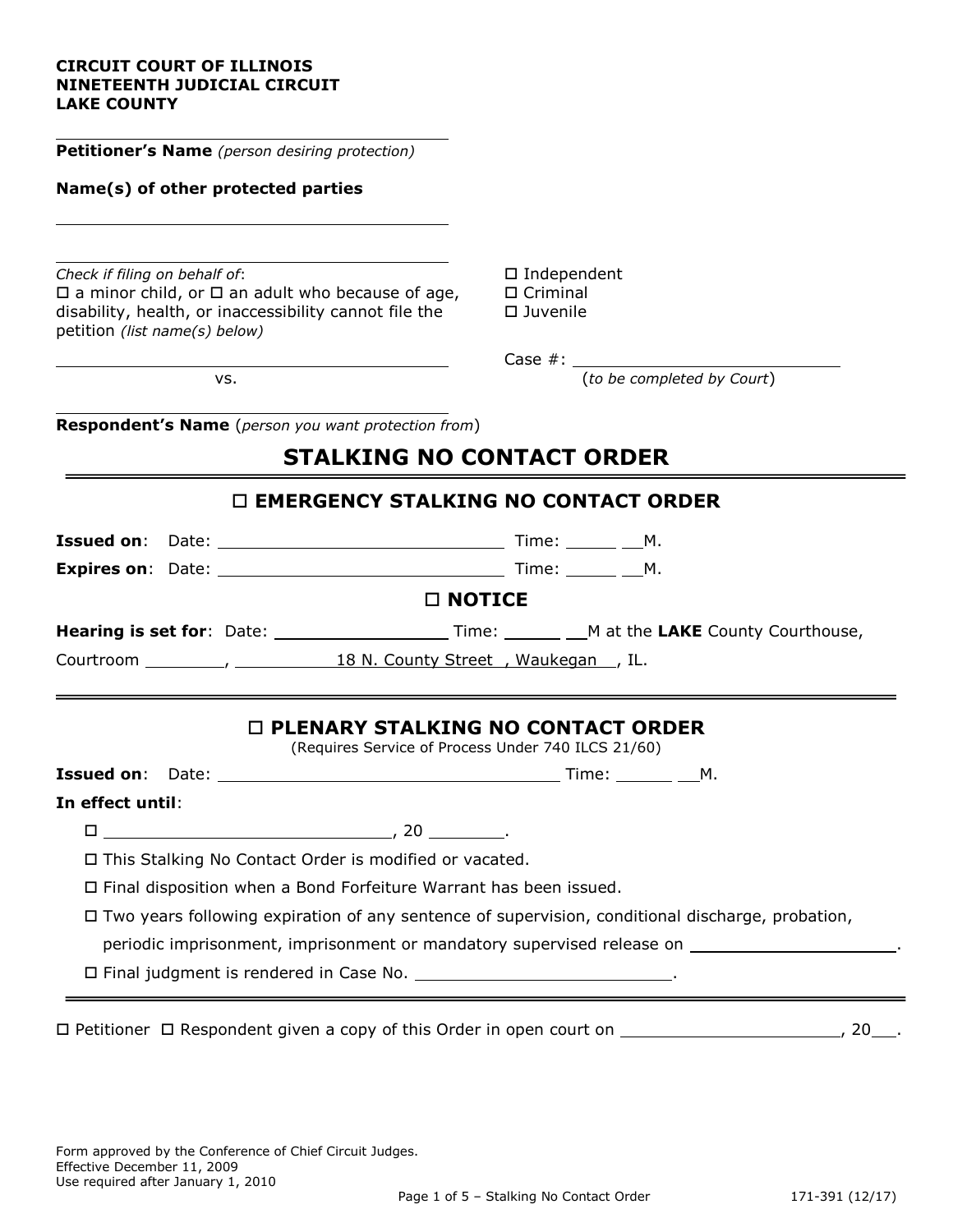#### **PETITIONER INFORMATION**

| Name:                                                                                                                    |                        |                                                                                              |                    |  |  |
|--------------------------------------------------------------------------------------------------------------------------|------------------------|----------------------------------------------------------------------------------------------|--------------------|--|--|
| Address: _________<br>(Street/P. O. Box)                                                                                 | (City)                 |                                                                                              | (State) (Zip Code) |  |  |
| $\Box$ Disclosure of Petitioner's and/or protected party'(s) address would risk further abuse. The address               |                        |                                                                                              |                    |  |  |
| listed above is Petitioner's and/or protected party'(s) alternative address for service of notice.                       |                        |                                                                                              |                    |  |  |
| Other protected persons (persons to be included in the Stalking No Contact Order), in addition to the<br>Petitioner are: |                        |                                                                                              |                    |  |  |
|                                                                                                                          |                        |                                                                                              |                    |  |  |
|                                                                                                                          |                        |                                                                                              |                    |  |  |
| (Street/P.O. Box)                                                                                                        | (City)                 | (State)                                                                                      | (Zip Code)         |  |  |
|                                                                                                                          |                        |                                                                                              |                    |  |  |
| (Street/P.O. Box)                                                                                                        | (City)                 |                                                                                              | (State) (Zip Code) |  |  |
|                                                                                                                          |                        |                                                                                              |                    |  |  |
| Name:                                                                                                                    | (If known)             |                                                                                              |                    |  |  |
|                                                                                                                          |                        | Sex: $\Box$ Male $\Box$ Female Race: ________________ Height: _____________ Weight: ________ |                    |  |  |
|                                                                                                                          |                        |                                                                                              |                    |  |  |
|                                                                                                                          | (last 4 numbers)       |                                                                                              |                    |  |  |
|                                                                                                                          |                        |                                                                                              |                    |  |  |
| <b>Other Numeric Identifier:</b>                                                                                         |                        |                                                                                              |                    |  |  |
| (number - optional)                                                                                                      |                        | (e.g. passport#, military serial# or other)                                                  |                    |  |  |
| $\Box$ Home Address: $\frac{\Box \text{Home Address}}{\text{(Street/P.0. Box)}}$                                         | (City)                 |                                                                                              | (State) (Zip Code) |  |  |
|                                                                                                                          |                        |                                                                                              |                    |  |  |
| □ Work Address: <u>www.manage</u>                                                                                        |                        |                                                                                              |                    |  |  |
| (Street/P.O. Box)                                                                                                        | $\overline{(City)}$    |                                                                                              | (State) (Zip Code) |  |  |
|                                                                                                                          |                        |                                                                                              |                    |  |  |
|                                                                                                                          | (tattoos, scars, etc.) |                                                                                              |                    |  |  |
|                                                                                                                          |                        |                                                                                              |                    |  |  |
| Respondent is incarcerated at: Note that the set of the set of the set of the set of the set of the set of the           |                        |                                                                                              |                    |  |  |

#### **Respondent's address is unknown.**

#### **CAUTION INDICATOR:** Respondent may be:

- Considered armed and/or dangerous
- Suicidal
- Considered armed, dangerous and suicidal

#### **NOTICE TO RESPONDENT**

ANY KNOWING VIOLATION OF A CIVIL NO CONTACT ORDER IS A CLASS A MISDEMEANOR. ANY SECOND OR SUBSEQUENT VIOLATION IS A CLASS 4 FELONY.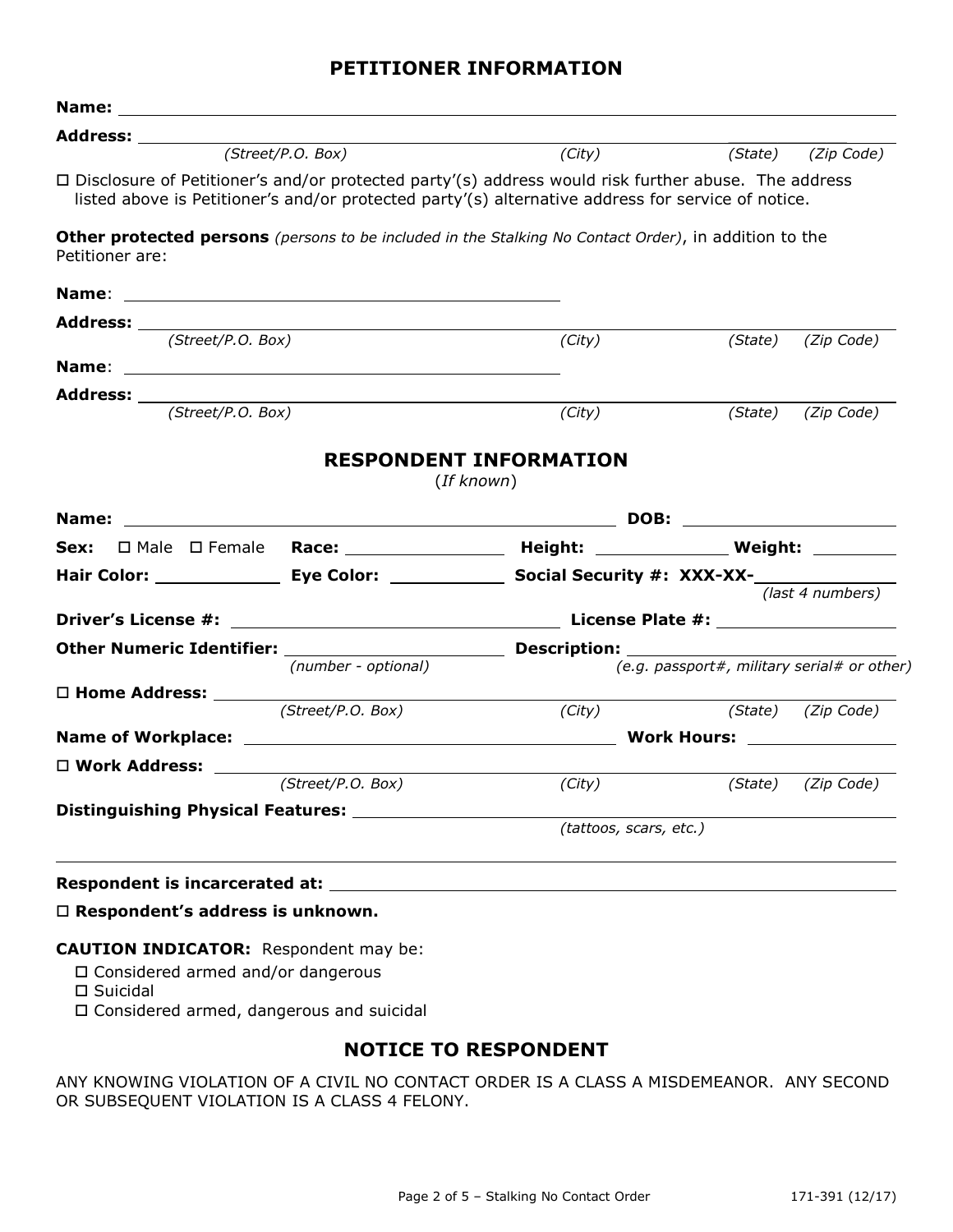### **NOTICE TO LAW ENFORCEMENT AGENCIES AND OFFICERS**

Any law enforcement officer may make an arrest without warrant if the officer has probable cause to believe that the person has committed or is committing a violation of a *Stalking No Contact Order*. 740 ILCS 21/130 (a)

## **FINDINGS** [Emergency Order]

 $\Box$  The Court finds that good cause exists for granting the remedy regardless of prior service of process or notice upon the Respondent, because the harm which that remedy is intended to prevent would be likely to occur if Respondent were given any prior notice or greater notice than was given, of Petitioner's efforts to obtain judicial relief.

### **FINDINGS** [Jurisdiction]

The court finds that Respondent:

- $\Box$  has been served with process and notice pursuant to statute.
- $\square$  has entered an appearance in this case.
- is present in court, in person, and/or with counsel,
- $\Box$  is in default.
- $\square$  has filed an answer.
- Finding that Petitioner has diligently attempted to complete service of process, has not been able to serve Respondent, and has given notice by publication (service completed 30 days after the first of three publication notices) Reasonable efforts to accomplish actual service has been shown by evidence or affidavit (740 ILCS 21/60 (c)).

## **FINDINGS** [General]

In granting the following remedies, the Court has considered all relevant factors, including but not limited to the nature, severity and impact on the Petitioner of Respondent's two or more acts of following, monitoring, observing, surveilling, threatening, communicating or interfering or damaging property or pets of Petitioner, including Respondent's concealment of his/her location in order to evade service of process or notice, and the likelihood of danger of future acts of following, monitoring, observing, surveilling, threatening, communicating or interfering or damaging property or pets of the party to be protected.

The Court further finds that:

- $\Box$  Venue is proper (740 ILCS 21/55).
- Upon examination of the Verified Petition, Petitioner under oath, and other evidence, Petitioner is a victim of two or more acts of following, monitoring, observing, surveilling threatening, communicating, or inferring or damaging to property or pet(s) by the Respondent.
- The victim is unable to bring this Petition on his/her own behalf due to age, health, disability, or inaccessibility (740 ILCS 21/15(b)).
- The parties stipulate to a factual basis for the issuance of a Stalking No Contact Order.

#### **IT IS ORDERED:**

- 1.  $\Box$  Respondent is prohibited from threatening to commit or committing stalking personally or through third party.
- 2.  $\Box$  That the Respondent may not contact the Petitioner in any way, directly, indirectly or through third parties, including, but not limited to, phone, written notes, mail, email, or fax.
- 3.  $\Box$  That the Respondent be ordered to stay at least feet away from the Petitioner and/or other protected persons. That Respondent be prohibited from entering or remaining at the Petitioner's and/or other protected persons':

 $\square$  place of residence, located at: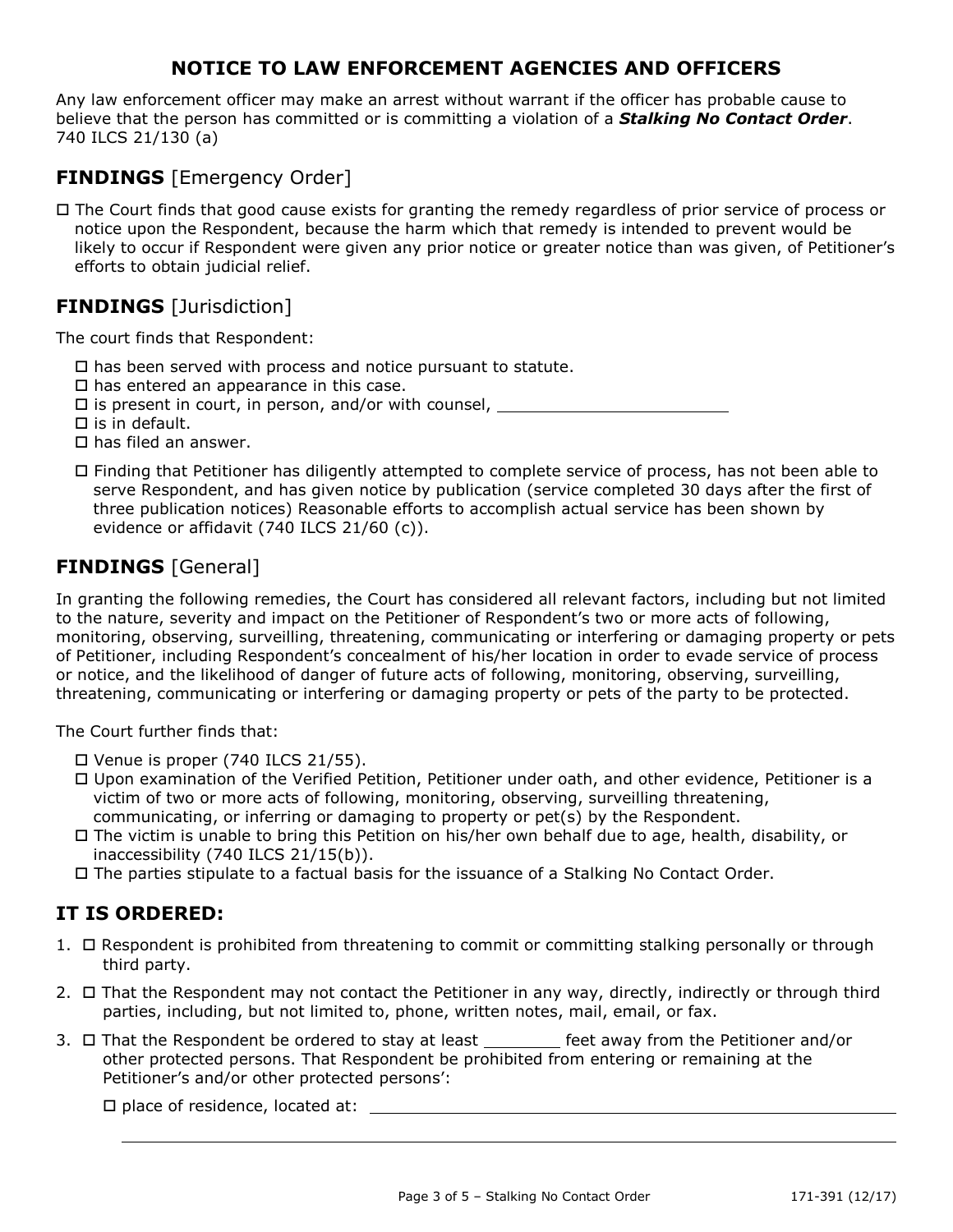|  |  |  | $\Box$ place(s) of employment, located at: |  |
|--|--|--|--------------------------------------------|--|
|  |  |  |                                            |  |

school(s) and/or daycare, located at:

 $\Box$  and any of the following specified places, when Petitioner and/or other protected persons are present: \_\_\_\_

- 4.  $\Box$  Respondent is prohibited from possessing a Firearms Owners Identification Card, or possessing or buying firearms.
- $5. \Box$  Other injunctive relief as follows:

If petitioner is requesting costs and/or attorney fees, petitioner shall file a motion and itemized bills and invoices within 30 days of this order.

This order can be extended upon notice filed in the office of the Clerk of this Court and a hearing held **prior to the expiration of this Order**.

**NOTE**: To ensure adequate time for a hearing, it is recommended that Petitioner seek an extension at least 3 weeks prior to the expiration of this order.

Dated at Waukegan, Illinois this \_\_\_\_\_\_\_\_ day

of , 20 . Enter:

**Judge** 

I hereby certify that this is a true and correct copy of the original Order on file with the court.

Clerk of the Circuit Court Lake County, IL

(Seal of the Clerk of Circuit Court)

Date

cc: □ Petitioner □ Respondent □ Counsel of Record □ Sheriff □ Advocate □ Jail □ State's Attorney